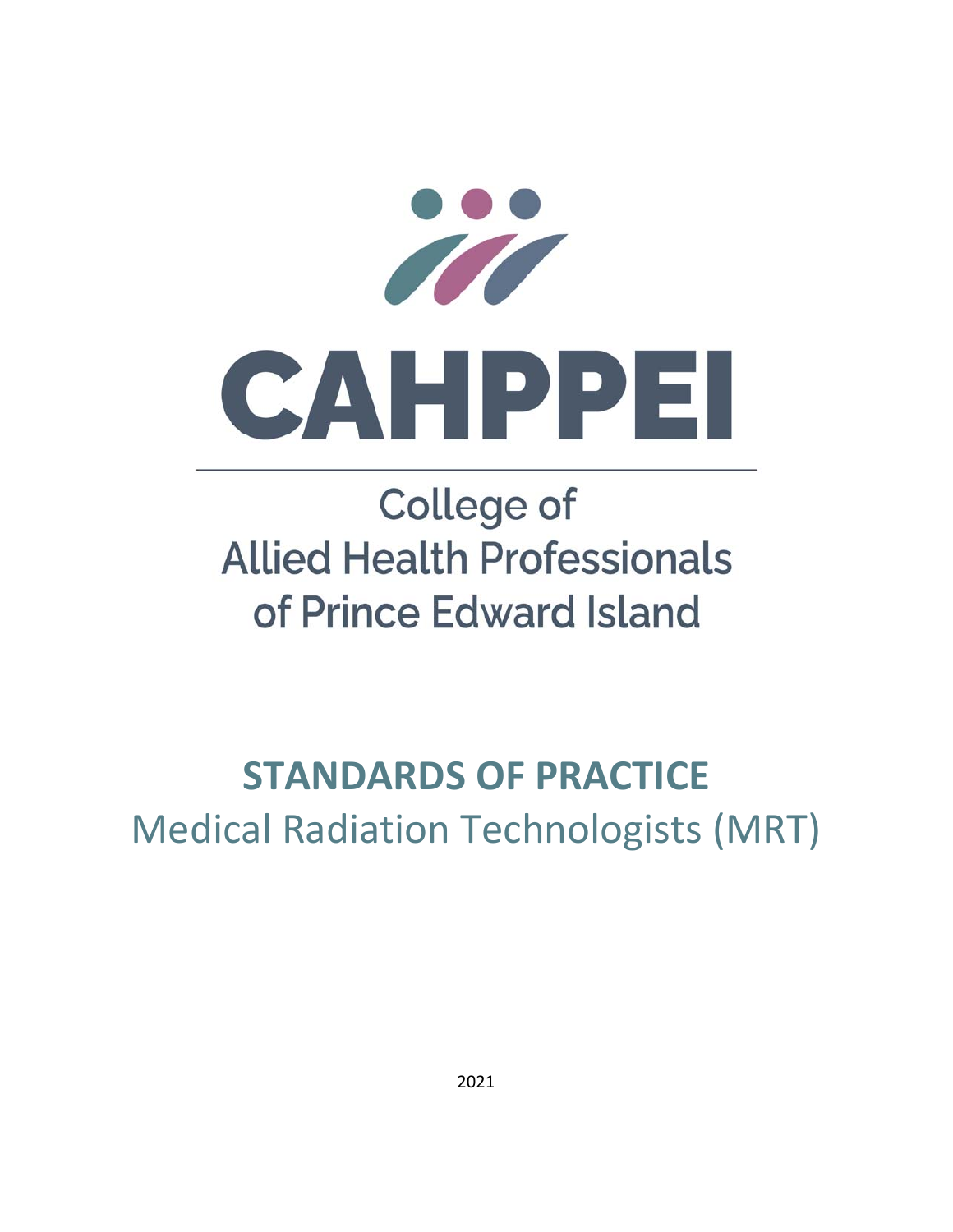# **Table of Contents**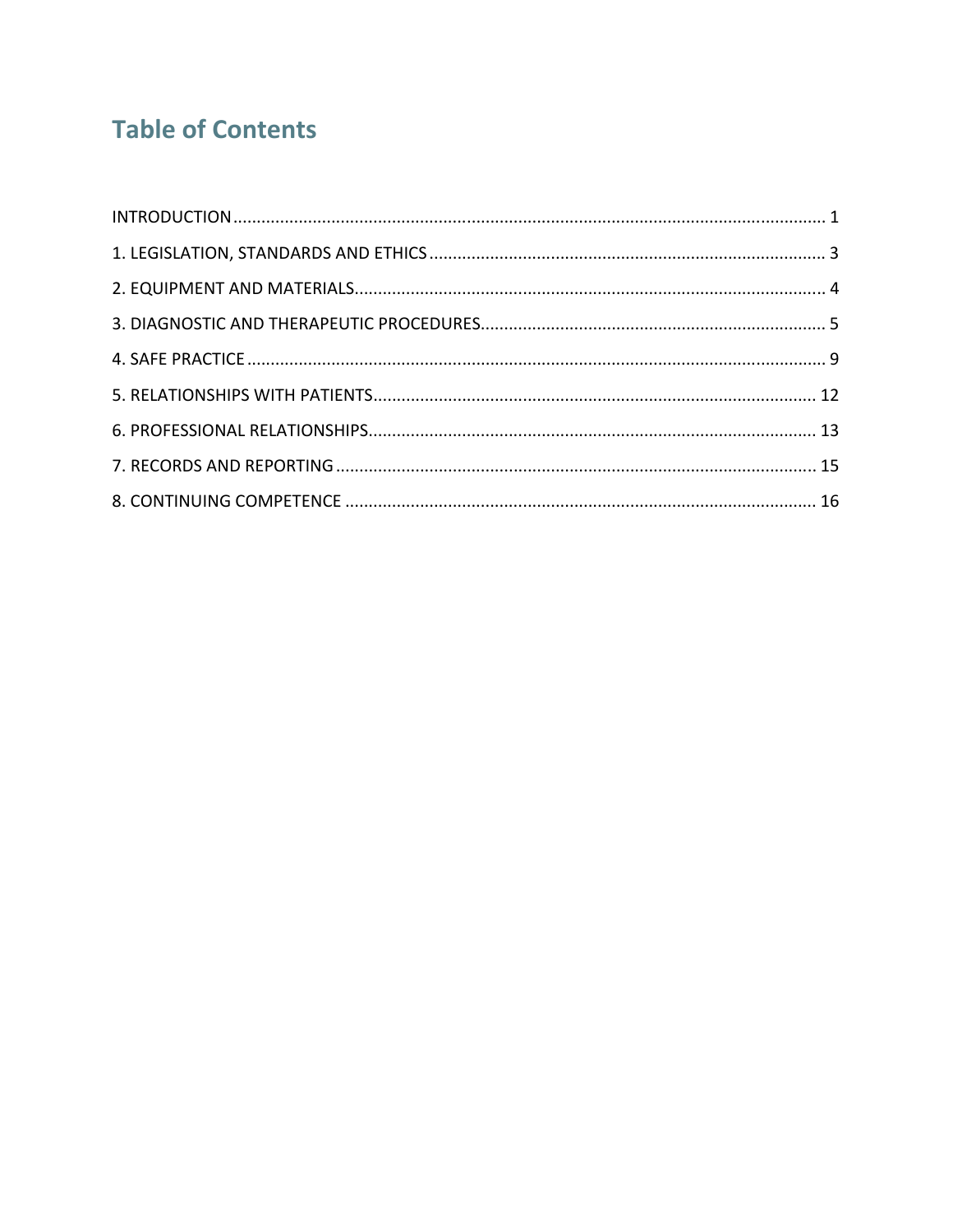### **INTRODUCTION**

The Standards of Practice have been developed by the *COLLEGE OF ALLIED HEALTH PROFESSIONALS OF PRINCE EDWARD ISLAND (CAHPPEI or the "College")* to describe the expectations for professional practice of Medical Radiation Technologists (MRT's) of the Col‐ lege. The Standards of Practice for MRTs describe what each MRT is accountable and responsi‐ ble for in practice. They represent performance criteria for MRT's and can be used to interpret the scope of practice to the public and other health care professionals.

In the Standards of Practice for MRTs:

"members" refers to all members of the *College of Allied Health Professionals of Prince Edward Island* who are engaged in the practice of Medical Radiation Technology; more specifically, that includes MRTs in each of four specialties, being Radiological Technol‐ ogy, Radiation Therapy, Nuclear Medicine and Magnetic Resonance.

"profession" refers to the profession of Medical Radiation Technology, which includes all of the four specialties: Radiological Technology, Radiation Therapy, Nuclear Medicine, Magnetic Resonance.

The Standards of Practice for MRTs reflect the knowledge, skills and judgment that MRT's need in order to perform the services and procedures that fall within the scope of practice of the profession.

The *Regulated Health Professions Act* governs the practice of regulated health professions in Prince Edward Island. For this profession, MRTs are regulated by the *Allied Health Professionals Regulations ("Regulations")* The Regulations set out in the scope of practice statement for Medical Radiation Technology is as follows:

**"The practice of medical radiation technology means the health profession in which a person applies knowledge, skills and judgement in using ionizing and non‐ionizing ra‐ diation, magnetic fields, high frequency sound waves and other energy forms in the provision of diagnostic and therapeutic modalities and conducting research."** 

The *Regulations* also set out which of the reserved activities, as set out in the Regulated Health Professions Act, members are authorized to perform. These are known as authorized activities. The *Regulations* state: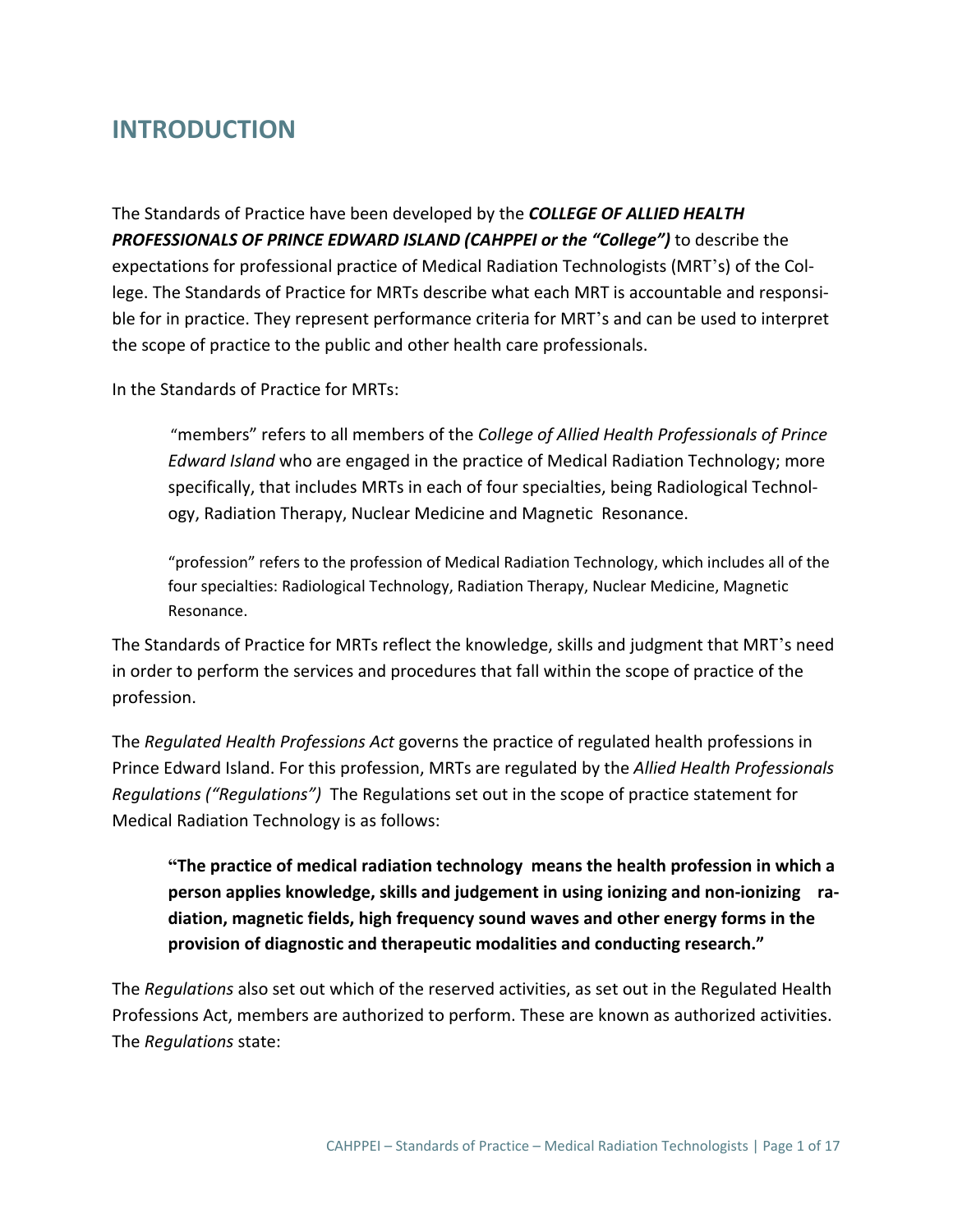In the course of engaging in the practice of medical radiation technology, a member is authorized, subject to the terms, conditions and limitations imposed on his or her certificate of registration, to perform the following:

- **1. Administering substances by injection or inhalation.**
- **2. Administering contrast media, or putting an instrument, hand or finger,** 
	- **a. Beyond the opening of the urethra**
	- **b. Beyond the labia majora**
	- **c. Beyond the anal verge**
	- **d. Beyond the external ear canal.**
- **3. Into an artificial opening of the body.**
- **4. Performing a procedure on tissue below the dermis for the purpose of stating an in‐ travenous line.**
- **5. Applying a prescribed form of energy.**

The Standards of Practice for MRTs are intended to be generic. The indicators following each Practice Standard indicate the application of the Practice Standard in a specific dimension of practice. Most indicators refer to tasks that are common to all MRT's. Indicators that refer to tasks generally performed only by MRT's in one of the disciplines are listed under separate headings. The methods for implementing each task may be determined by departmental policies and procedures.

In the event that the Standards of Practice for MRTs set a standard that is higher than the departmental policy or procedure, the MRT must comply with the standards set by the Standards of Practice. In the Standards of Practice for MRTs, the term "legislation" refers to both statutes and regulations.

Under the College's Standards of Practice, MRT's are expected to be:

**Competent**: meaning to have the necessary knowledge, skills and judgment to perform safely, effectively and ethically and to apply knowledge, skill and judgment to ensure safe, effective and ethical outcomes for the patient. This means that MRT's must maintain competence in their current are of practice, must refrain from acting if not competent and must take appropri‐ ate action to address the situation.

**Accountable**: meaning to take responsibility for decisions and actions, including those under‐ taken independently and those undertaken as a member of a team. This means MRT's must accept the consequences of their decisions and actions and act on the basis of what they, in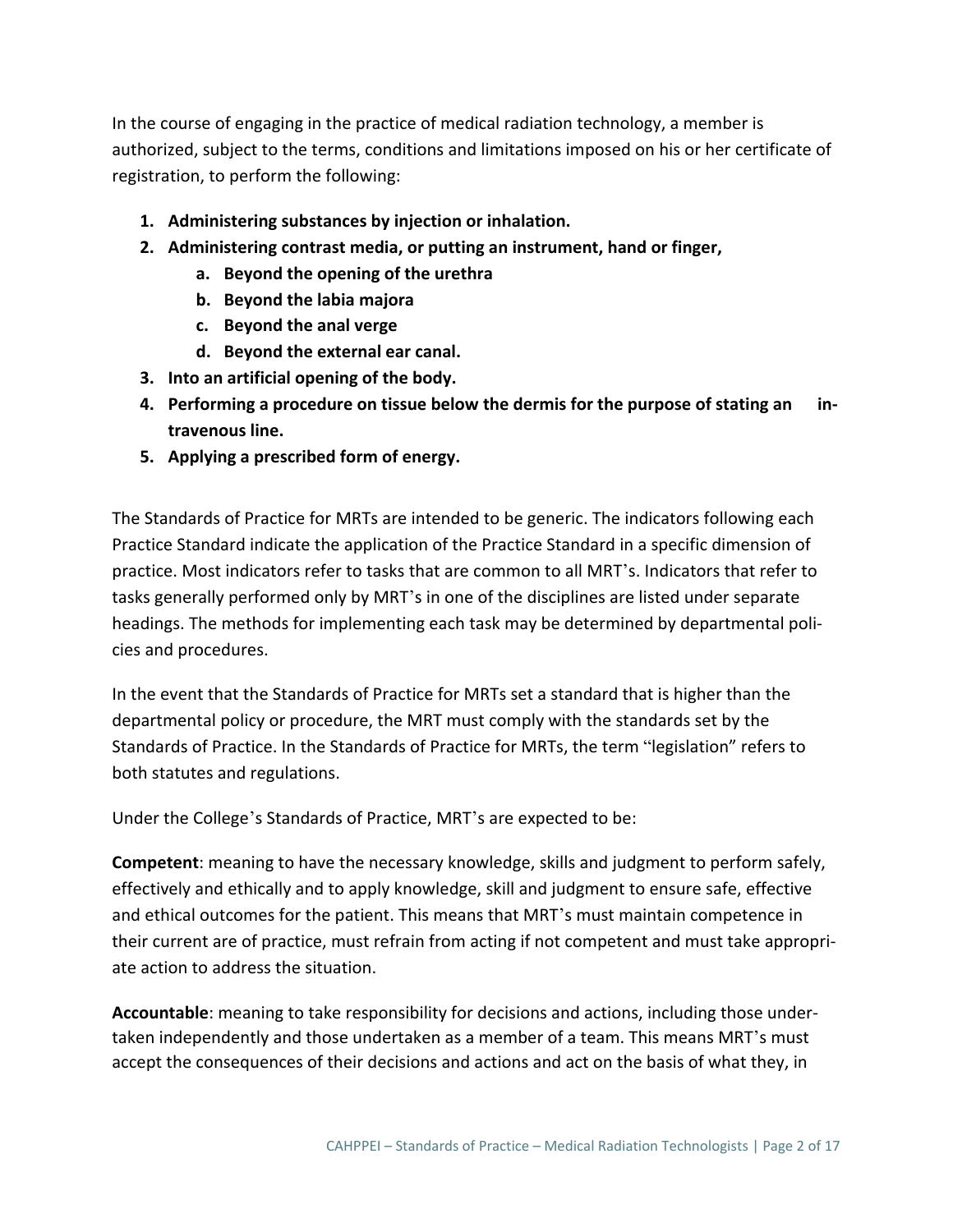their clinical judgment, believe is in the best interest of the patient. MRT's must take appropri‐ ate action if they feel these interests are being unnecessarily and unacceptably compromised. This includes not implementing ordered procedures or treatment plans that, from their per‐ spective, appear to be contraindicated, and in this event, taking appropriate action to address the situation.

**Collaborative**: meaning to work with other members of the health care team to achieve the best outcomes for the patient. This means MRT's are responsible for communicating and coordinating care provision with other members of the health care team, and taking appropriate action to address gaps and differences in judgment about care provision.

# **1. LEGISLATION, STANDARDS AND ETHICS**

MRT's are members of the *College of Allied Health Professionals of Prince Edward Island*. In or‐ der to be registered as a member of *College of Allied Health Professionals of Prince Edward Is‐ land*, MRT's must meet the professional education and other registration requirements set forth by the College. They must continue to educate themselves about practical, legal, ethical and other matters pertaining to the profession. MRT's must be competent, accountable and collaborative in their practice.

#### **Practice Standard:**

MRT's must understand, and adhere to, the legislation governing the practice of the profession, the Standards of Practice for MRTs set by the College, the Code of Ethics and the By‐Laws of the College.

#### **Indicators:**

- a. Have the knowledge, skills and judgment to perform procedures undertaken in the course of their practice of the profession
- b. Take responsibility for decisions and actions, including those undertaken independently and those undertaken as a member of a team
- c. Work with other members of the health care team to achieve the best possible outcomes for the patient
- d. Adhere to all relevant provincial and federal legislation and guidelines governing the practice of the profession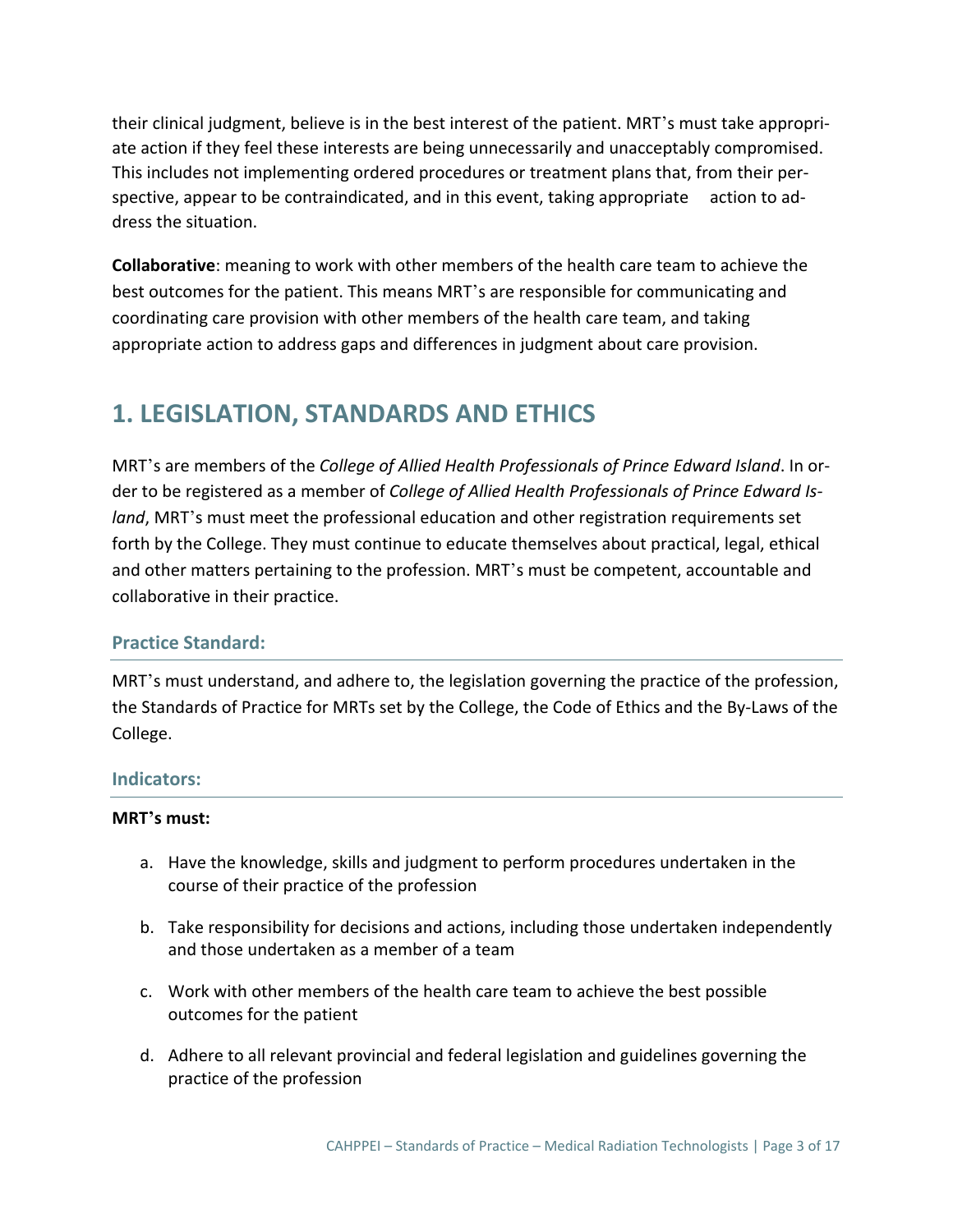- e. Adhere to the Standards of Practice for MRTs set by the College
- f. Adhere to the Code of Ethics for MRTs and the By‐Laws of the College
- g. Adhere to *Allied Health Professionals Regulations*

### **2. EQUIPMENT AND MATERIALS**

The practice of MRT's entails the use of wide range of equipment and materials. MRT's must know and understand the functions, capabilities, specifications, hazards and limitations of the equipment and materials they use in the course of their practice.

#### **Practice Standard:**

MRT's must have the knowledge, skills and judgment to select the appropriate equipment and materials for procedures ordered by a physician or other authorized health professional, to make determinations as to the quality, serviceability and operability of the equipment and ma‐ terials, and to take any corrective actions required to meet standards set by legislation, facility policies and manufacturers 'guidelines. MRT's must be skilled in making safe, efficient and ef‐ fective use of resources to produce the desired examination information or deliver safe, effec‐ tive treatment.

#### **Indicators:**

- a. Ensure the room is prepared for the procedure specified in the order
- b. Select and set up the equipment and materials needed for the procedure specified in the order
- c. Select the correct substance to be administered orally, by injection or inhalation, or into the body through an orifice
- d. Prepare diagnostic or therapeutic substances as required
- e. Conduct the required quality control tests, or ensure that the required quality control tests have been conducted, on each piece of equipment and any materials used in the ordered procedure, according to the applicable legislation and the facility policies and manufacturers' guidelines
- f. Ensure that the results of the quality control tests are acceptable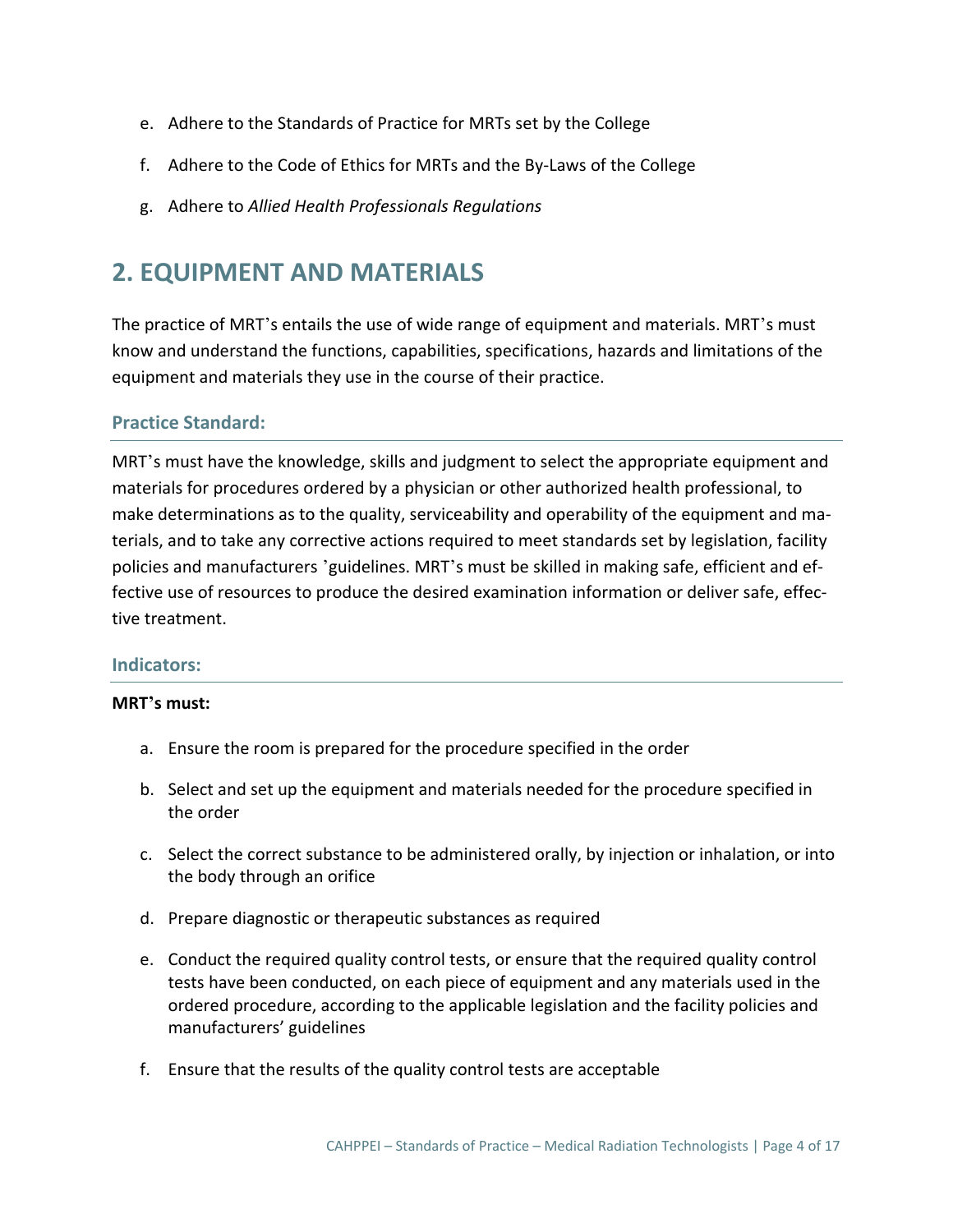- g. If quality control tests are not within acceptable limits, take corrective action to ensure that the standards set by legislation, facility policies and manufacturers guidelines are met
- h. Determine the quality, serviceability and operability of the equipment and materials to be used in the procedure in accordance with the standards set by legislation, facility policies and manufacturers' guidelines, and if the standards are not met, take corrective ac‐ tion
- i. Determine, set and verify the technique and protocol to be used in the procedure
- j. Verify all required immobilization and/or beam modification devices
- k. Make use of appropriate shielding devices

#### **In addition, MRT's in the Radiation Therapy specialty must:**

l. Prepare or construct immobilization or personalized devices and/or beam modification devices as required

#### **In addition, MRT's in the Magnetic Resonance Imaging specialty must:**

- m. Administer and follow the necessary safety precautions for entry to the magnet room
- n. Follow and adhere to manufacturers specifications for specific implants prior to en‐ trance into magnet room

#### **In addition, MRT's in the Nuclear Medicine and Radiation Therapy specialty must:**

- o. Dispose of expired, unused or contaminated eluate, radioactive materials and all administrative devices in accordance with legislation and establish safety protocols
- p. Store radiopharmaceuticals and radioactive materials according to the manufacture's specifications

# **3. DIAGNOSTIC AND THERAPEUTIC PROCEDURES**

MRT's employ ionizing radiation, radiopharmaceuticals and electromagnetism to create images and data that are part of diagnostic imaging examinations or that are used for defining and re‐ cording treatment parameters. These images may be dynamic, on film, digital displays, 3D mod‐ els or templates. MRT's in the Radiation Therapy and Nuclear Medicine specialties admin‐ ister ionizing radiation to treat cancer and other diseases.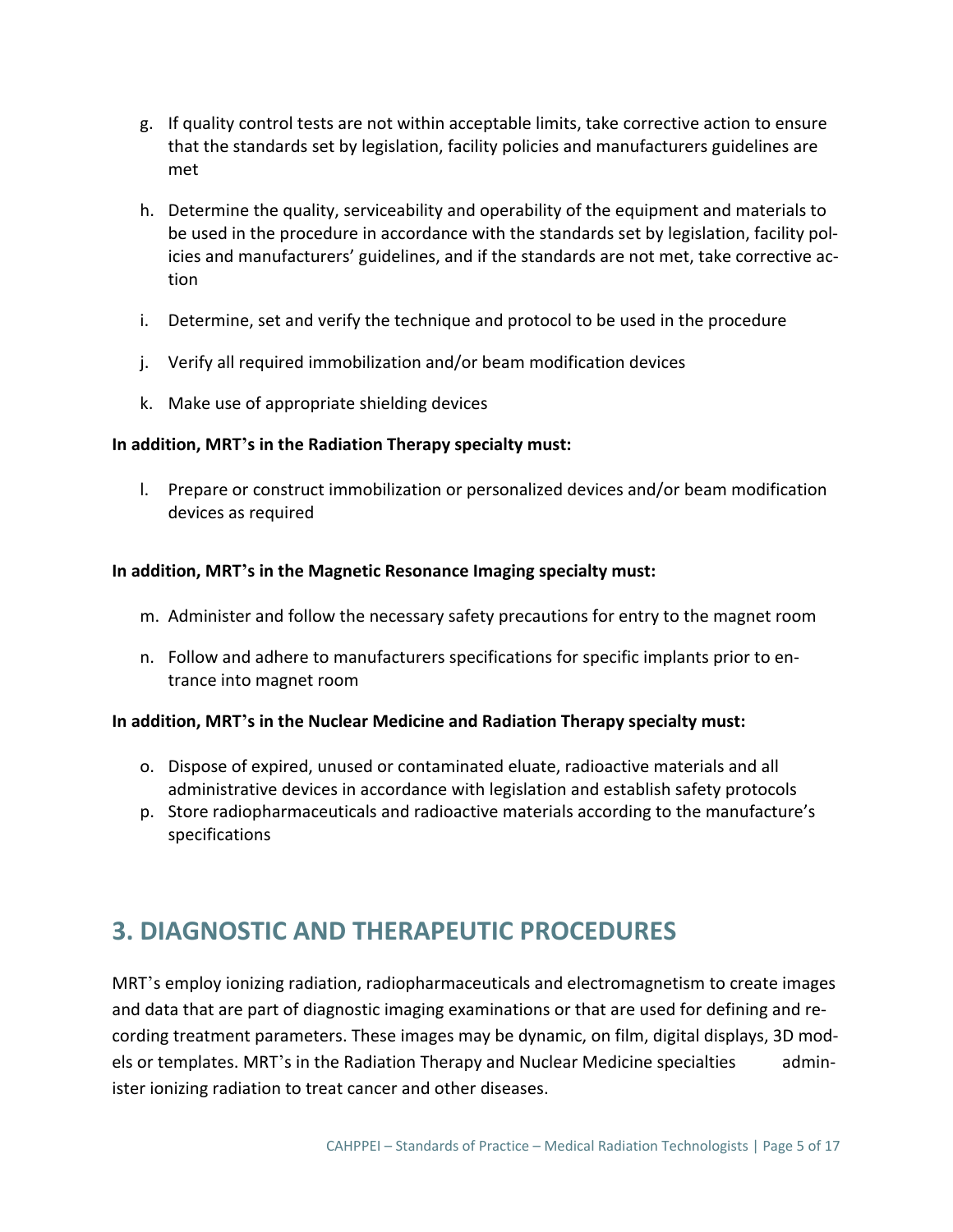#### **Practice Standard:**

MRT's must be able to create images and data that are sufficiently accurate and clear for the diagnostic or therapeutic procedures that are ordered by a physician or other authorized health professional, while, in the case of procedures that use ionizing radiation, using only the mini‐ mum amount of radiation necessary during the course of the procedure. MRT's must be profi‐ cient in the evaluating and interpreting of the images, data and tests relating to the procedures to ensure that the images, data and tests are satisfactory.

MRT's must be able to administer ionizing radiation, radiopharmaceuticals and electromagnetism accurately and in accordance with the order of the physician or other authorized health professional for the diagnostic or therapeutic procedure and the applicable legislation. MRT's must not apply or administer ionizing radiation or radiopharmaceuticals unless the conditions under the legislation have been met.

#### **Indicators:**

- a. Perform procedures involving the application or administration of ionizing radiation only when the conditions under the applicable legislation have been met
- b. perform authorized acts only when the conditions under the legislation and the Standards of Practice for MRTs have been met
- c. ensure that the appropriate order authorizing the performance of the procedure is in place:
	- i. for the application of ionizing radiation, nuclear medicine procedures, and the application of electromagnetism: the order must be from a physician or other authorized health professional
- d. perform procedures, including authorized or delegated acts, only in the course of engaging in the practice of medical radiation technology
- e. not perform procedures contrary to any terms, conditions or limitations placed upon the MRT's certificate of registration
- f. have and apply the necessary knowledge, skill and judgment to perform and manage the outcomes of performing the procedure safely, effectively and ethically
- g. ensure that patient informed consent has been obtained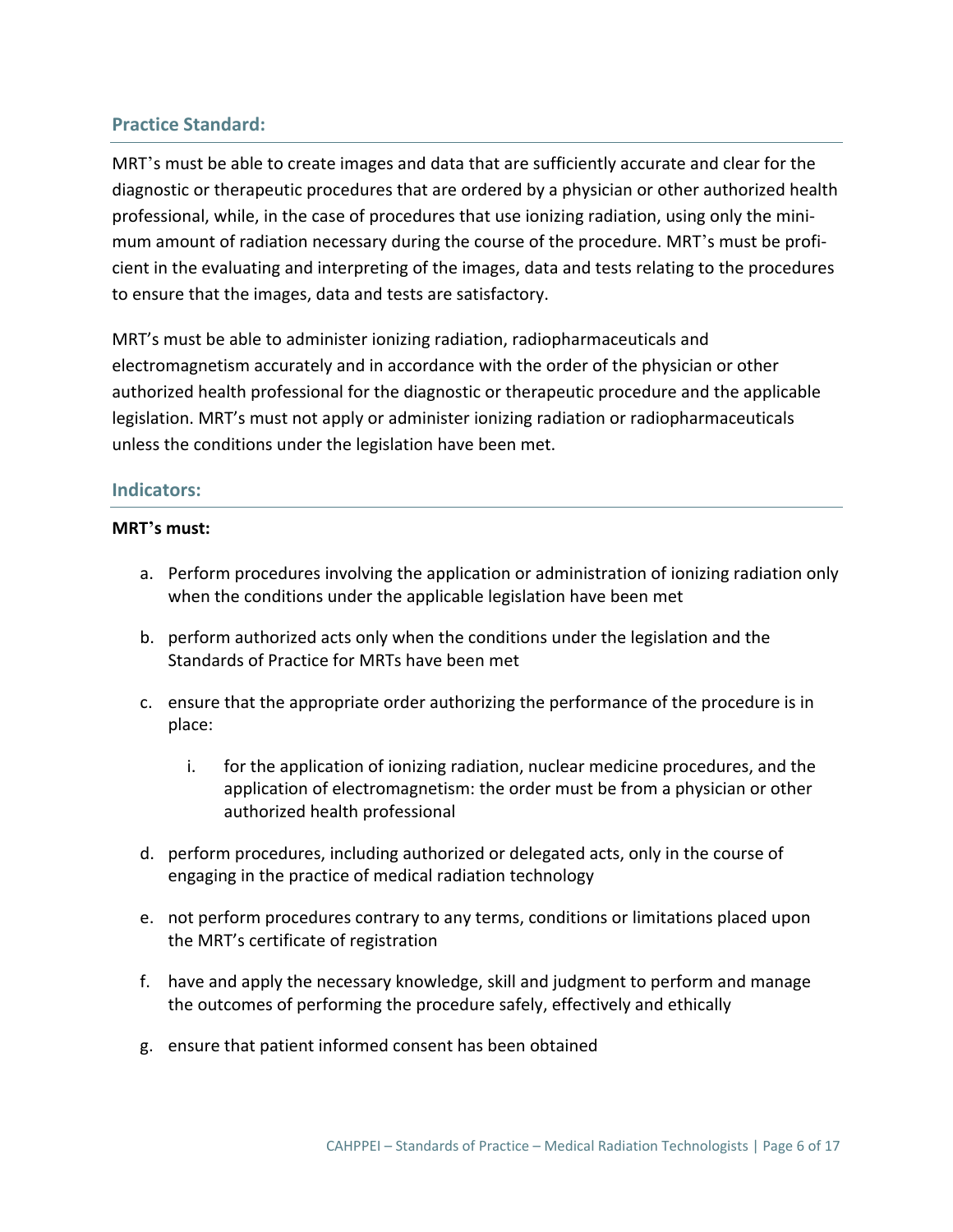- h. be responsible and accountable for performing the procedure and managing the outcomes having considered:
	- i. the known risks to the patient in performing the procedure
	- ii. the predictability of the outcomes in performing the procedure
	- iii. whether the management of the possible outcomes is within the MRT's knowledge, skills and judgment given the situation
	- iv. any other factors specific to the situation to ensure the procedure is implements safely, effectively and ethically
- i. not perform and procedure or provide and advice which may result in serious bodily harm unless that procedure or advice is within the scope of practice of the profession or the MRT is authorized or permitted to do so by legislation
- j. position the patient as required for the diagnostic or therapeutic procedure
- k. ensure the area to be diagnose or treated will be displayed on the resultant image or captured electronically
- l. use radiation protection devices and other patient protection devices as required
- m. instruct the patient on breathing and movement procedures
- n. ensure that the orientation of the body and other pertinent parameters are marked correctly on the image and data
- o. ensure the exposure provides optimum image quality while using minimal radiation ALARA (As Low As Reasonably Achievable) Principle.
	- i. ALARA is a safety principle designed to minimize radiation doses and releases of radioactive materials. More than merely best practice, ALARA is predicated on legal dose limits for regulatory compliance, and is a requirement for all radiation safety programs.
	- ii. Ensure MRTs follow the three major safety principles:
		- 1. TIME—Minimize the time of exposure.
		- 2. DISTANCE—Double the distance between your body and the radiation source; this reduces the radiation exposure.
		- 3. SHIELDING—Use absorber materials particles and lead for X‐rays and gamma rays.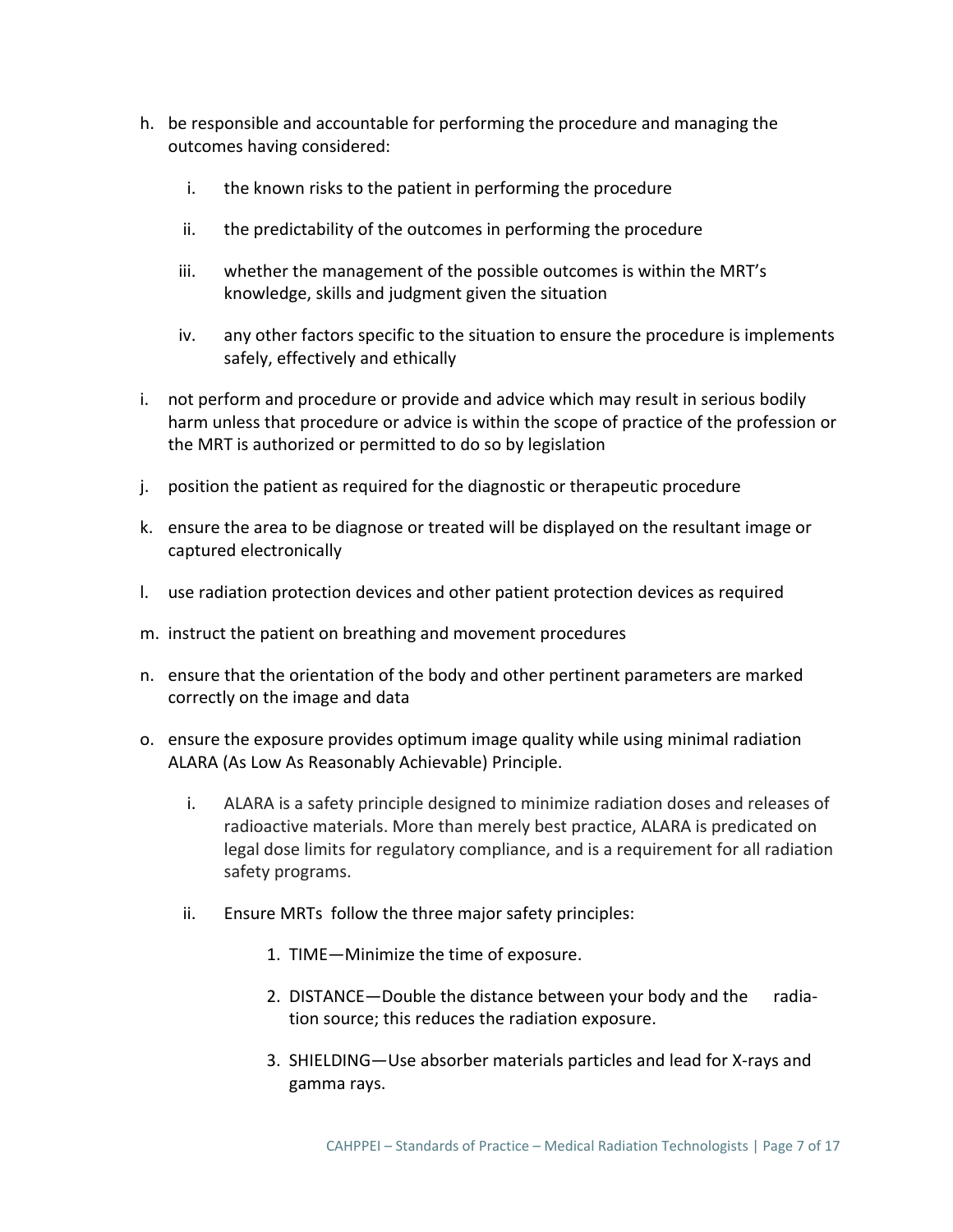- p. ensure examination results (images and data) provide all the information requested in the order
- q. carry out the procedures ordered
- r. assess the patient's condition before, during and after the procedure or course of treatment
- s. respond to any change in the patient's condition during or after the procedure or course of treatment
- t. complete the procedure, advise the patient of any post‐procedural care, and transfer the care of, or release, the patient

#### **In addition, MRT's in the Radiological Technology, Nuclear Medicine, Magnetic Resonance specialties must:**

u. determine if the image and/or data is of sufficient quality or if additional or repeat images are necessary

#### **In addition, MRT's in the Radiation Therapy specialty must:**

- v. develop and/or interpret a treatment plan for each patient
- w. calculate treatment doses and duration of administration
- x. ensure use of record and verification systems
- y. identify the treatment field and treatment volumes
- z. determine if the image verifies treatment parameters or if a repeat image is necessary
- aa. assess and match the treatment verification image with the reference image and make required adjustments to the patient position
- bb. select and/or verify treatment parameters
- cc. administer treatment

#### **In addition, MRT's in the Magnetic Resonance specialty must:**

dd. ascertain whether any external or implanted metallic objects/devices can be safely scanned prior to patients' entry into the magnet room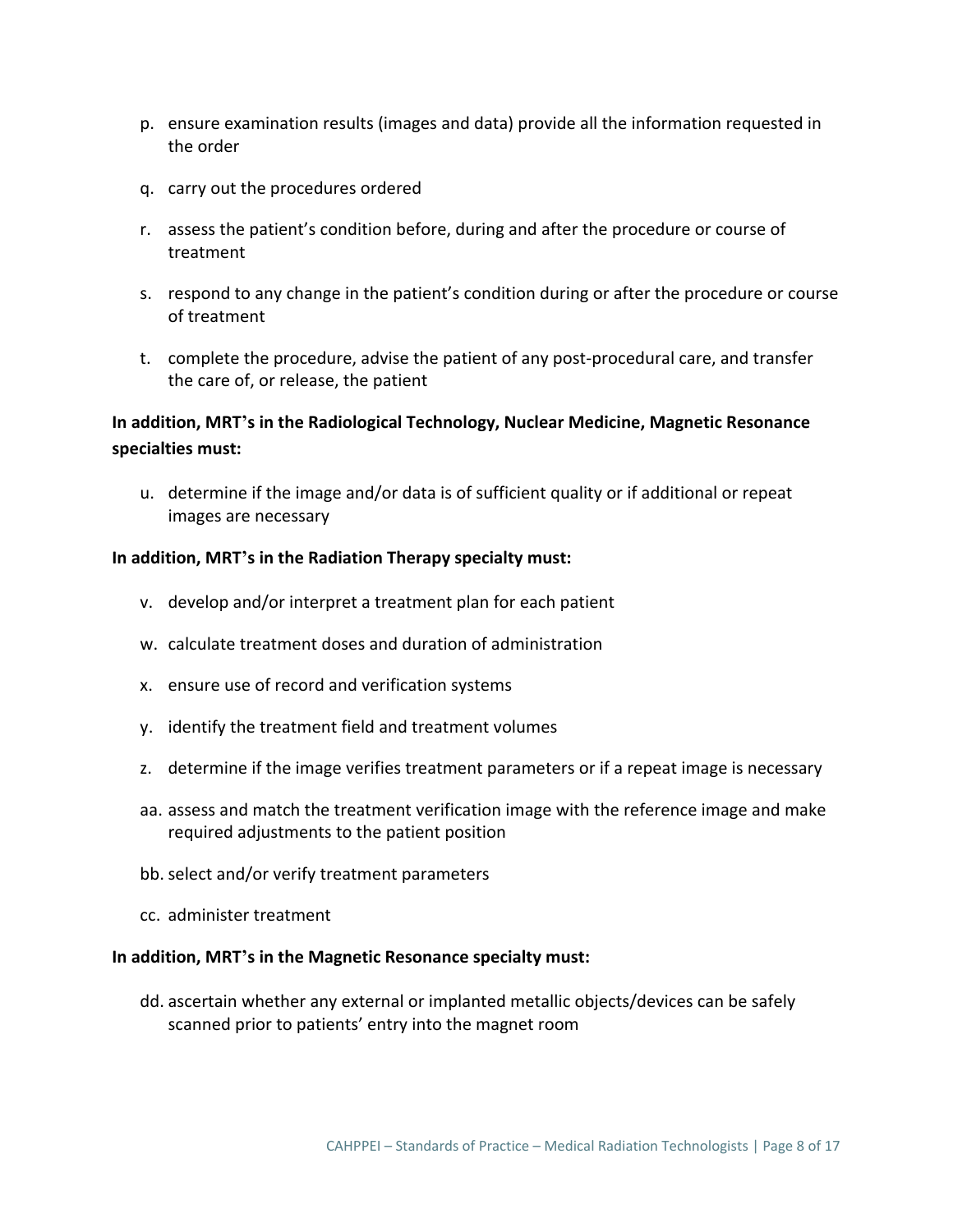# **4. SAFE PRACTICE**

MRT's operate equipment, apply ionizing radiation, electromagnetism for magnetic resonance imaging and administer radiopharmaceuticals, all of which could be dangerous if used incorrectly. MRT's endeavour, at all times and in every aspect of their practice, to reduce the risk of harm to their patients to themselves, to their colleagues and to any other individuals who may be present in the practice environment.

#### **Practice Standard:**

MRT's must have and maintain the knowledge, skills and judgment to practice safely by adher‐ ing to all relevant provincial and federal legislation and guidelines, departmental protocols and policies and manufacturers 'directions pertaining to health and safety. In the event of any un‐ expected problems or emergencies, MRT's must be competent and prepared to handle or to assist in the management of the situation.

#### **Indicators:**

- a. Observe all departmental policies and relevant provincial and federal legislation and guidelines pertaining to health and safety, such as:
	- i. *Regulated Health Professions Act* and its relevant regulations
	- ii. *The Allied Health Professionals Regulations*
	- iii. *Occupational Health and Safety Act* and its regulations
	- iv. *Nuclear Safety and Control Act* and its regulations
	- v. *Radiation Emitting Devices Act* and its regulations
	- vi. *Transportation of Dangerous Goods Act* and its regulations
	- vii. Health Canada's Technical Reports and Publications, including:
		- 1. Safety Code 20A ‐ X‐Ray Equipment in Medical Diagnosis Part A: Recom‐ mended Safety Procedures for Installation and Use, 1980
		- 2. Safety Code 26 ‐ Guidelines on Exposure to Electromagnetic Fields from Magnetic Resonance Clinical Systems, 1987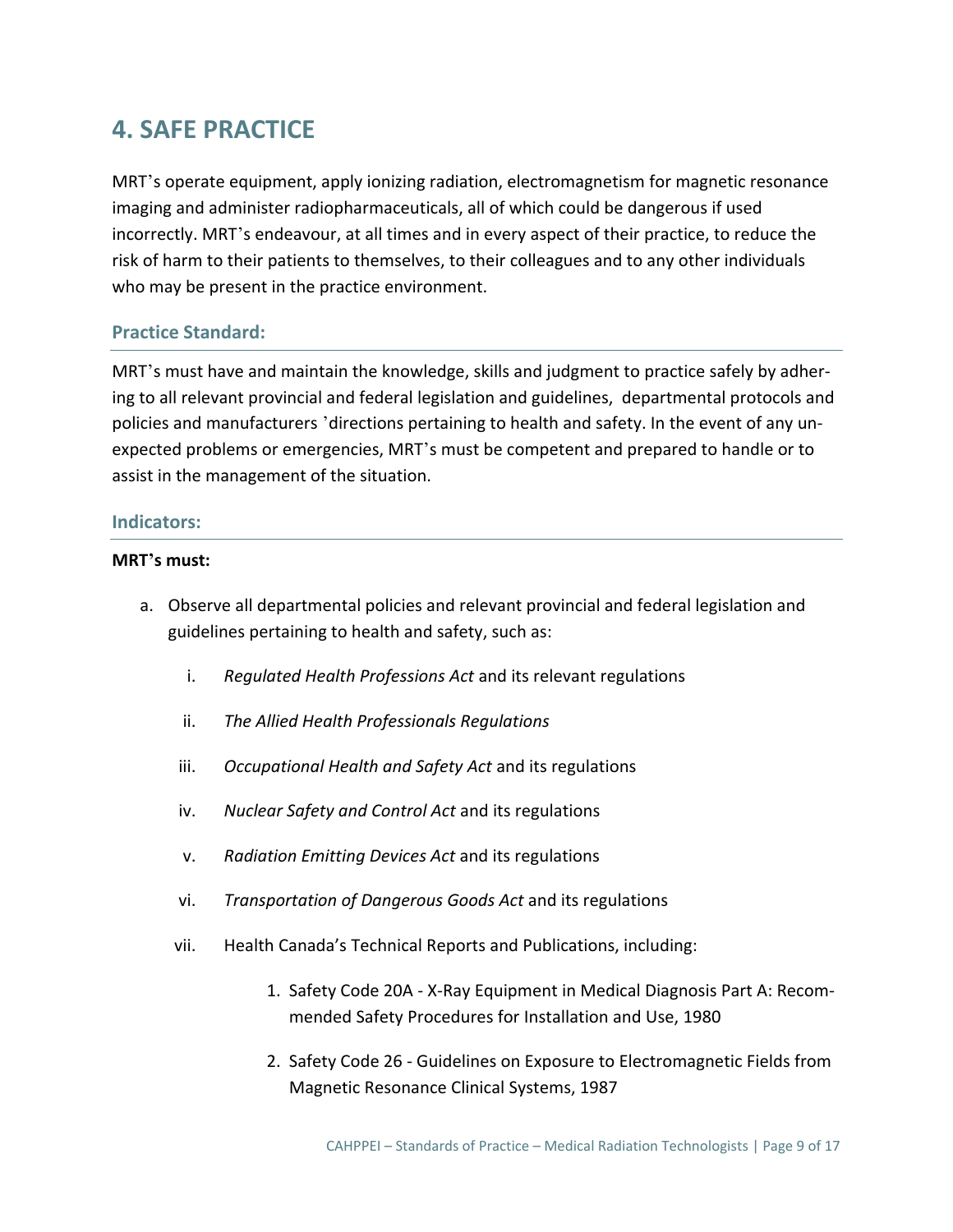- 3. Safety Code 30 ‐ radiation Protection in Dentistry, 1999
- 4. Safety Code 35 ‐ Safety Procedures for the Installation, Use and Control of X‐Ray Equipment in Large Medical Radiological Facilities, 2008
- 5. Safety Code 36 ‐ Radiation Protection and Quality Standards in Mam‐ mography ‐ Safety Procedures for the Installation, Use and Control of Mammographic X‐Ray Equipment, 2013
- b. Conduct the appropriate quality control tests, or ensure that the appropriate quality control tests have been conducted, for all equipment and substances to be used in the diagnostic and therapeutic procedure
- c. Take corrective action if quality control tests are not within acceptable limits
- d. Use substances only before their expiry date or time
- e. Verify the patients' identity for all diagnostic or therapeutic procedures
- f. Ascertain whether any female patients (of reproductive age) may be pregnant and make necessary explanations, referrals or implement essential restrictions
- g. Notify the patients physician, radiologists, nuclear medicine physician or radiation oncologist of any contraindications to the ordered procedure and obtain direction to proceed, modify or halt the procedure
- h. Prior to administering a substance orally, by injection or inhalation, or into the body beyond an orifice, ascertain whether there are any contraindications to administering the substance to the patient and make necessary explanations or referrals or implement necessary restrictions
- i. Assess the patients physical and emotional limitations and ensure that the patient will not be expected to perform any task or movement that would cause physical harm
- j. Take all reasonable precautions to ensure that no equipment can injure a patient
- k. Use the ALARA principle to minimize patient exposure to radiation for the procedure
- l. Use shielding/protective devices where indicated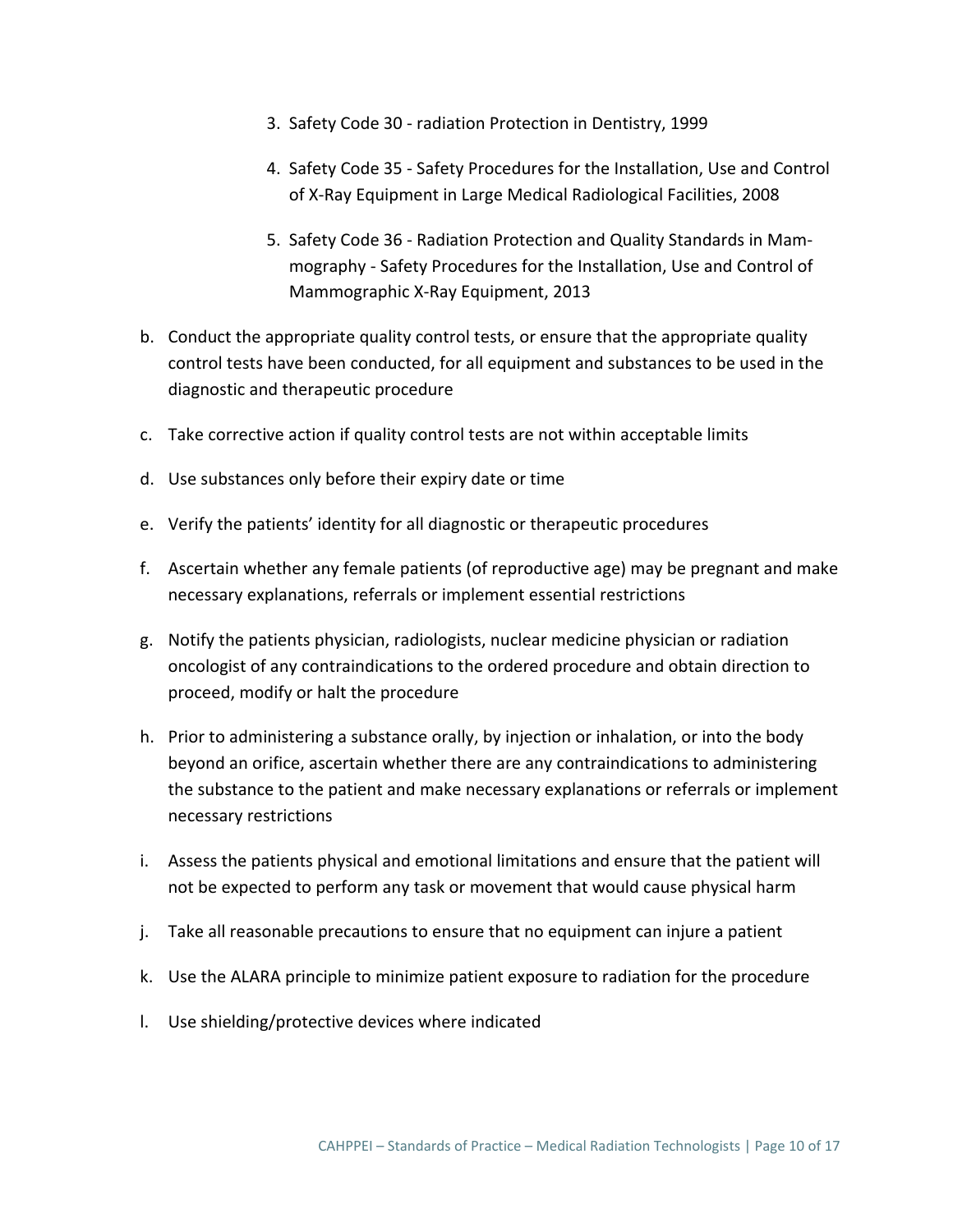- m. Initiate emergency response procedures, notify a physician (if possible) and assist in, or carry out, emergency treatment as required if a patient suffers any adverse reaction to treatment or to administered substances
- n. Use appropriate aseptic techniques and infection control procedures in the course of the diagnostic or therapeutic procedure
- o. Protect themselves, their colleagues, other members of the health care team, any other individuals who may be present as well as any patient from any unnecessary exposure to radiation
- p. Ensure all positioning aids and immobilization devices maintain the patients position appropriate to the procedure specified in the patients' chart/order according to departmental policy
- q. Assess the patient's condition before, during and after the course of treatment or procedure
- r. Where appropriate, remove markers and accessory equipment/devices before the patient is released

#### **In addition, MRT's in the Magnetic Resonance specialty must:**

- s. Ensure that there are no contraindication present that could harm the patient or would exclude the patient from having the examination
- t. Ensure that all equipment and devices, both patient specific and accessory, are MRI compatible or MRI conditional before being brought into the MRI area
- u. Administer and follow the necessary safety precautions for entry to the magnet room to protect themselves, the patient, their colleagues, other members of the health care team and any other individuals who may be present

#### **In addition, MRT's in the Nuclear Medicine specialty must:**

- v. Conduct personal and area contamination monitoring
- w. Decontaminate where necessary in accordance with the license(s) under the *Nuclear Safety and Control Act*
- x. Use appropriate personal protection equipment when handling radioactive materials in accordance with any license(s) issued under the *Nuclear Safety and Control Act.*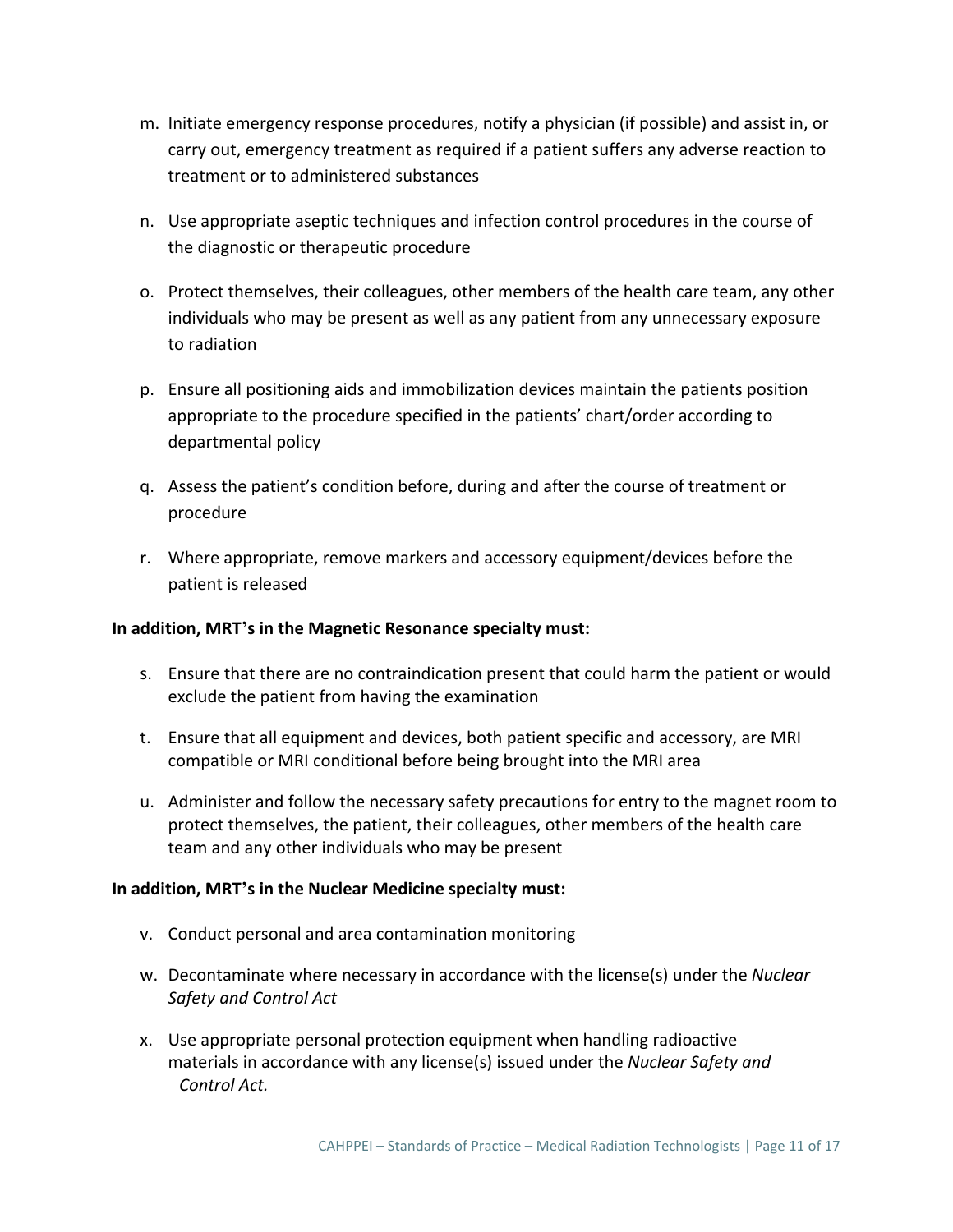#### **In addition, MRT's in the Radiation Therapy specialty must:**

y. Label and orient all patient specific ancillary equipment

## **5. RELATIONSHIPS WITH PATIENTS**

MRT's have patients as their main concern.

#### **Practice Standard:**

MRT's must maintain clear and professional boundaries in relationships with patients and treat all patients with dignity and respect. MRT's must have the knowledge, skills and judgment to avoid placing patients at unnecessary risk of harm, pain or distress. MRT's must be able to pro‐ vide appropriate responses to patient inquiries about procedures and related issues, and ac‐ cept the patients 'autonomy and the right of the patient or the patients substitute decision maker to consent to or refuse service. MRT's must understand how and act to protect the con‐ fidentiality of all professionally acquired information about patients and the privacy of patients with respect to that information, while facilitating the effective delivery of health care.

#### **Indicators:**

- a. Provide clear and understandable information to the patient or patients substitute decision maker prior to, during and after the diagnostic or therapeutic procedure using an interpreter if necessary
- b. Give the patient or patients substitute decision maker an opportunity to ask questions
- c. Provide the patient or patients substitute decision maker with answers to his or her questions within the scope of practice of MRT responsibility
- d. Refer questions of the patient or patients substitute decision maker that are outside the scope of practice of MRT responsibility to an appropriate health professional for an‐ swers
- e. Carry out diagnostic or therapeutic procedures only with the informed consent of the patient or patients substitute decision maker
- f. Treat the patient with dignity and respect and in accordance with the Code of Ethics of the College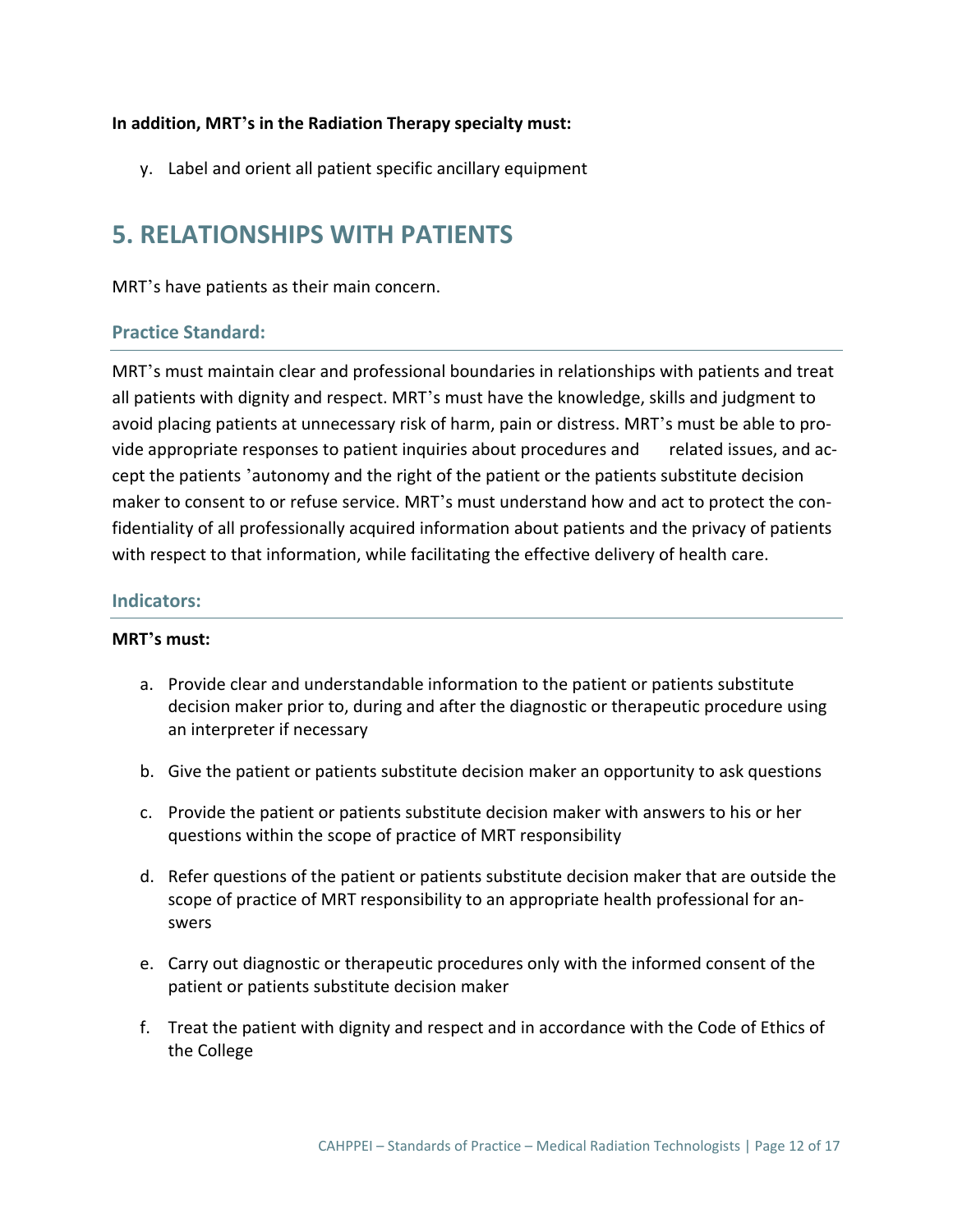- g. Make modifications to procedures based on the patients physical, medical and/or emotional status and needs, based on the MRT's assessment of the patients physical, medical and/or emotional status and needs
- h. Instruct the patient to remove only the clothing and items that will interfere with the diagnostic or therapeutic procedures
- i. Provide the patient with a gown or sheet to cover areas where clothing was removed
- j. Explain to the patient when and where the MRT might touch him/her/them and why
- k. Touch the patient in only those areas needed to facilitate carrying out the procedure
- l. Keep all patient information confidential except when necessary to facilitate diagnosis or treatment of the patient, or when legally obligated or allowed to disclose such information
- m. Comply with any applicable privacy legislation such as the *Health Information Act*
- n. Comply with the College's sexual abuse prevention program, if such program exists

# **6. PROFESSIONAL RELATIONSHIPS**

Professional relationships in health care settings are based on mutual trust and respect, and re‐ sult in improved patient care.

#### **Practice Standard:**

MRT's must be able to practice effectively within interprofessional care teams to achieve the best possible outcomes for the patient. MRT's are responsible for communicating about and coordinating care provision with other members of the team, and must be able to take the ap‐ propriate action to address gaps and differences in judgment about care provision.

#### **Indicators:**

- a. Use a wide range of communication and interpersonal skills to effectively establish and maintain professional relationships
- b. Demonstrate an understanding of and respect for the roles, knowledge, expertise and unique contribution of other members of the health care team for the condition of quality care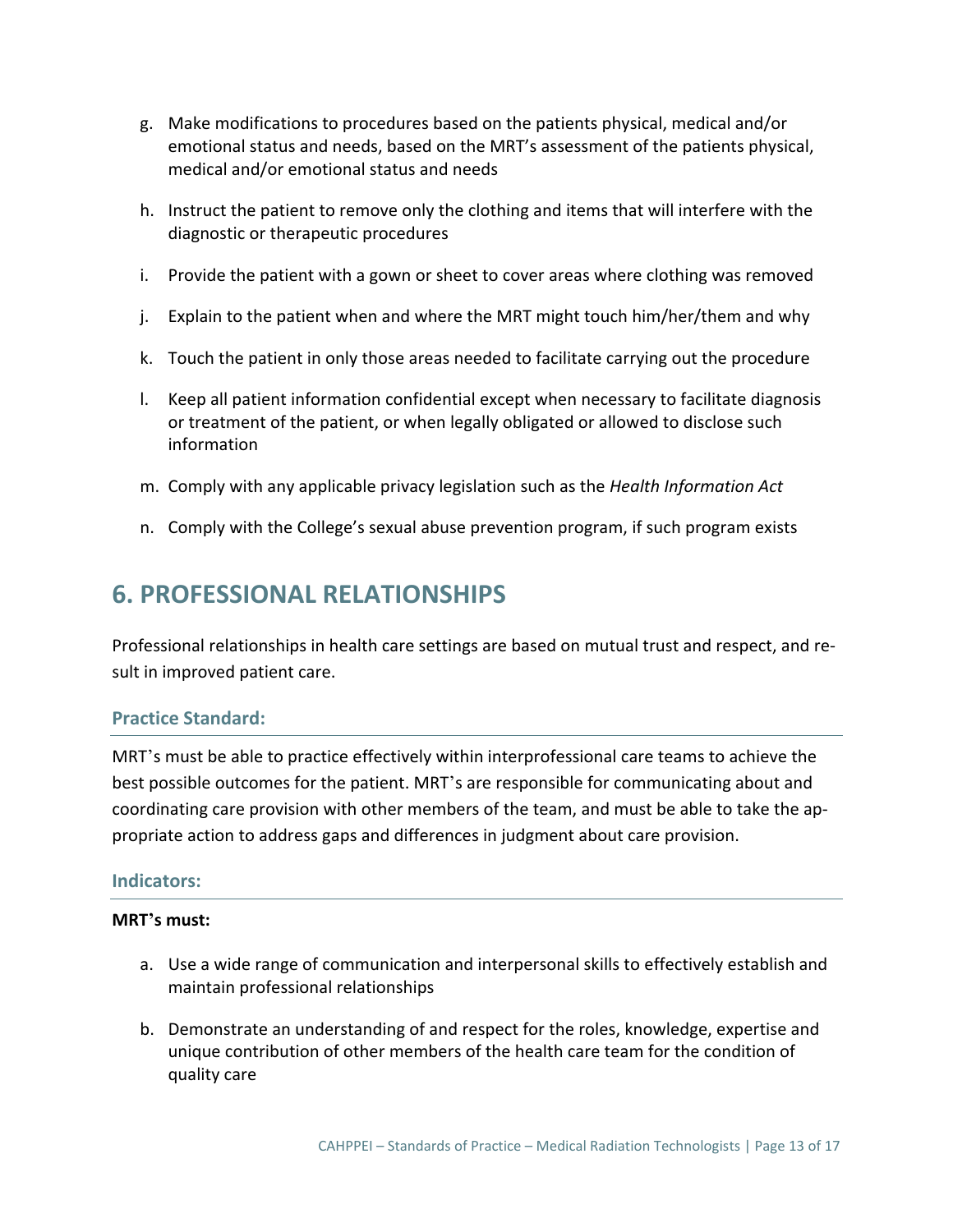- c. Share knowledge with other members of the health care team to promote the best possible outcomes for patients
- d. Collaborate with other members of the health care team for the provision of quality care
- e. Participate effectively in interprofessional team meetings
- f. Resolve concerns about an order or treatment plan by:
	- i. Discussing the concern directly with the responsible health professional
	- ii. Providing a rationale and best practice evidence in support of the concern
	- iii. Identifying outcomes desired for resolution
	- iv. Documenting the concern and steps taken to resolve it in the appropriate record
- g. Performed delegated acts only when the following conditions have been met:
	- i. The health professional who is delegating the act is a member of a regulated health profession authorized by their health professions act to perform the con‐ trolled act
	- ii. The delegator is acting in accordance with any applicable legislation and any guidelines and policies of their regulatory body, and has not been restricted or prohibited from delegating this act
	- iii. The delegator has the knowledge, skills and judgment to perform and delegate the controlled act
	- iv. The MRT has the knowledge, skills and judgment to perform the act delegated to him safely, effectively and ethically given the circumstances of the situation
	- v. A written record of the delegation and certification of the MRT's competence is maintained
	- vi. The MRT complies with any conditions established by the delegator in order for the MRT to maintain authority to perform the controlled act
	- vii. Patient consent has been obtained
	- viii. The appropriate order authorizing the performance of the controlled act dele‐ gated to the MRT is in place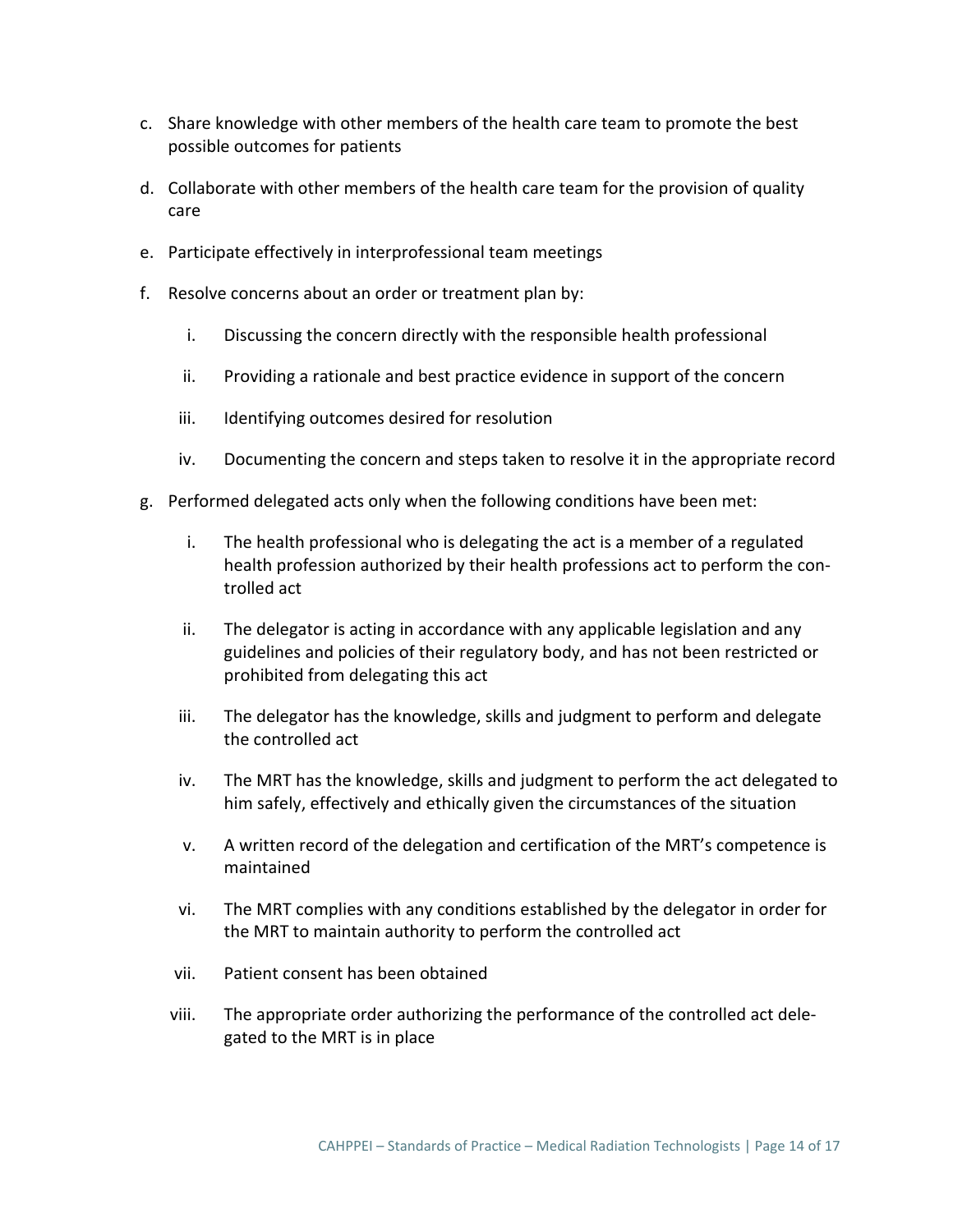# **7. RECORDS AND REPORTING**

Creating and maintaining records and reports are essential component of the professional practice of MRT's. MRT's records and reports provide information to other health care professionals about relevant aspects of patient care, treatment and assessment.

#### **Practice Standard:**

MRT's must be proficient in creating records, charts, incident and other reports that attest to the diagnostic, treatment, quality assurance, workplace and patient safety procedures that have been carried out. MRT's must have the knowledge, skills and judgment to record information that will adequately identify the subjects of all the images and data they create and treatments they administer. MRT's must produce records and reports that are accurate, complete, legible and timely.

#### **Indicators:**

- a. Record results of quality control tests
- b. Record and report any equipment faults or problems
- c. Record and notify the patient's physician, radiologists, nuclear medicine physician or radiation oncologist of any allergies, abnormal test result, pregnancy or other contraindications to the ordered procedure
- d. Mark all images and data with the patients' identity
- e. Ensure all images and data are archived according to principles and guidelines established by the employment facility
- f. Record the patients' reactions to the treatment or procedure or any administered substances
- g. Record all pertinent aspects of patient care and all procedures performed, including emergency treatments and descriptions of, and reasons for, any deviations from the standard procedures on order forms, treatment prescriptions, patients health records or other relevant documentation
- h. Forward patients' records, images and pertinent data to appropriate recipients
- i. Record and inform patient and/or members of the health care team of any follow‐up care required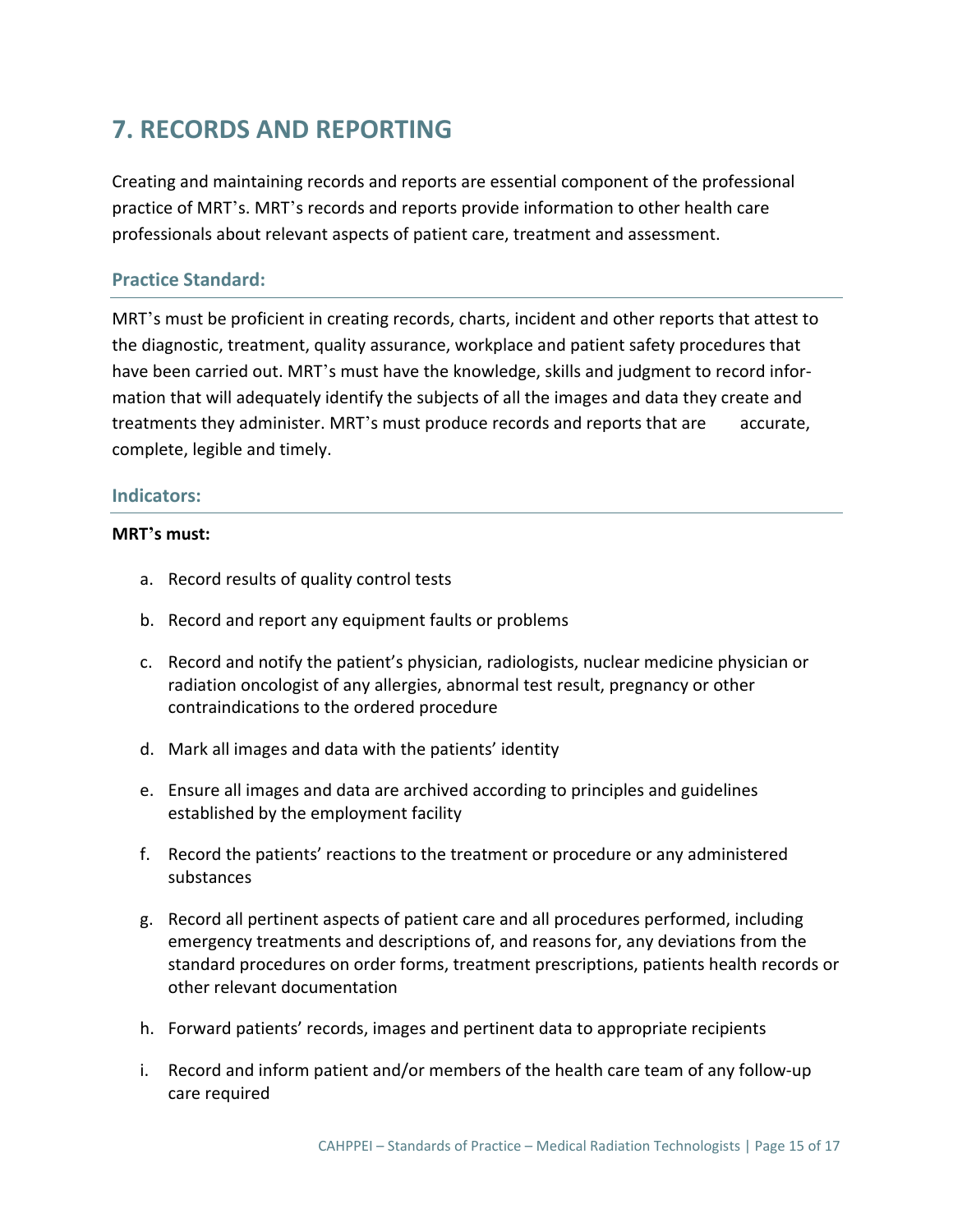#### **In addition, MRT's in the Nuclear Medicine and Radiation Therapy specialty must:**

**j.** Record results of radiopharmaceutical assays, quality control and other tests, radioac‐ tive preparations and disposal methods of radioactive materials

#### **In addition, MRT's in the Nuclear Medicine specialty must:**

- k. Record receipt and disposal of radiopharmaceuticals, generators and radioactive materials
- l. Label radiopharmaceutical preparations
- m. Maintain radiopharmaceutical and pharmaceutical dispensing records

#### **In addition, MRT's in the Radiation Therapy specialty must:**

n. Record and communicate any concerns regarding the treatment or treatment prescrip‐ tion to the appropriate radiation oncology personnel

## **8. CONTINUING COMPETENCE**

MRT's must maintain competence in their current practice and continually improve their competence in order to respond to changes in the practice environments, advances in technology and the changing health care environment.

#### **Practice Standard:**

MRT's must have, maintain and apply the necessary knowledge, skills and judgment to ensure safe, effective and ethical outcomes for the patient. MRT's must maintain competence in their current area of practice and must refrain from acting if not competent. MRT's must obtain and maintain the necessary knowledge, skills and judgment to respond to changes in practice envi‐ ronments, advances in technology and other emerging issues. MRT's must participate in the College's Continuing Education and Working Hours Program as part of maintaining and improv‐ ing their competence.

#### **Indicators:**

#### **MRT's must:**

a. Maintain competence and refrain from performing activities that the MRT is not competent to perform